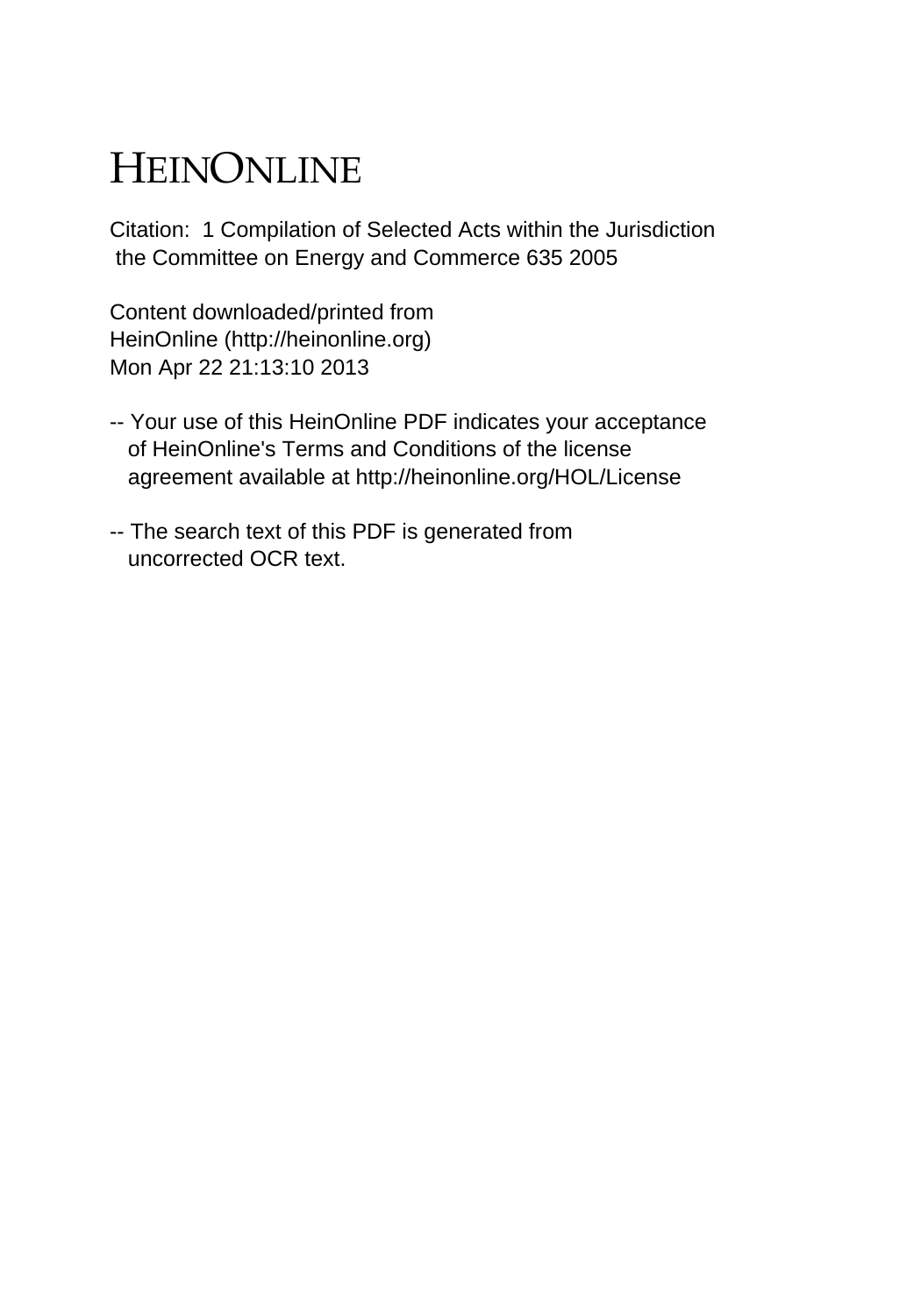### **CABLE TELEVISION CONSUMER PROTECTION AND COMPETITION ACT OF 1992**

To amend the Communications Act of 1934 to provide increased consumer protection and to promote increased competition in the cable television and related markets, and for other purposes.

*Be it enacted by the Senate and House of Representatives of the United States of America in Congress assembled,*

### **SECTION 1. [47 U.S.C. 609 nt] SHORT** TITLE.

This Act may be cited as the "Cable Television Consumer Protection and Competition Act of 1992". 1

### **SEC.** 2. [47 **U.S.C. 521 nt] FINDINGS; POLICY; DEFINITIONS.**

(a) FINDINGS.-The Congress finds and declares the following: (1) Pursuant to the Cable Communications Policy Act of

1984, rates for cable television services have been deregulated in approximately 97 percent of all franchises since December 29, 1986. Since rate deregulation, monthly rates for the lowest priced basic cable service have increased by 40 percent or more for 28 percent of cable television subscribers. Although the average number of basic channels has increased from about 24 to 30, average monthly rates have increased by 29 percent during the same period. The average monthly cable rate has increased almost 3 times as much as the Consumer Price Index since rate deregulation.<br>(2) For a variety of reasons, including local franchising

requirements and the extraordinary expense of constructing more than one cable television system to serve a particular geographic area, most cable television subscribers have no opportunity to select between competing cable systems. Without the presence of another multichannel video programming distributor, a cable system faces no local competition. The result is undue market power for the cable operator as compared to that of consumers and video programmers.

(3) There has been a substantial increase in the penetration of cable television systems over the past decade. Nearly 56,000,000 households, over 60 percent of the households with televisions, subscribe to cable television, and this percentage is almost certain to increase. As a result of this growth, the cable television industry has become a dominant nationwide video medium.

(4) The cable industry has become highly concentrated. The potential effects of such concentration are barriers to entry for new programmers and a reduction in the number of media voices available to consumers.

**1** Public Law 102-385, 106 Stat. 1460, approved Oct. 5, 1992.

635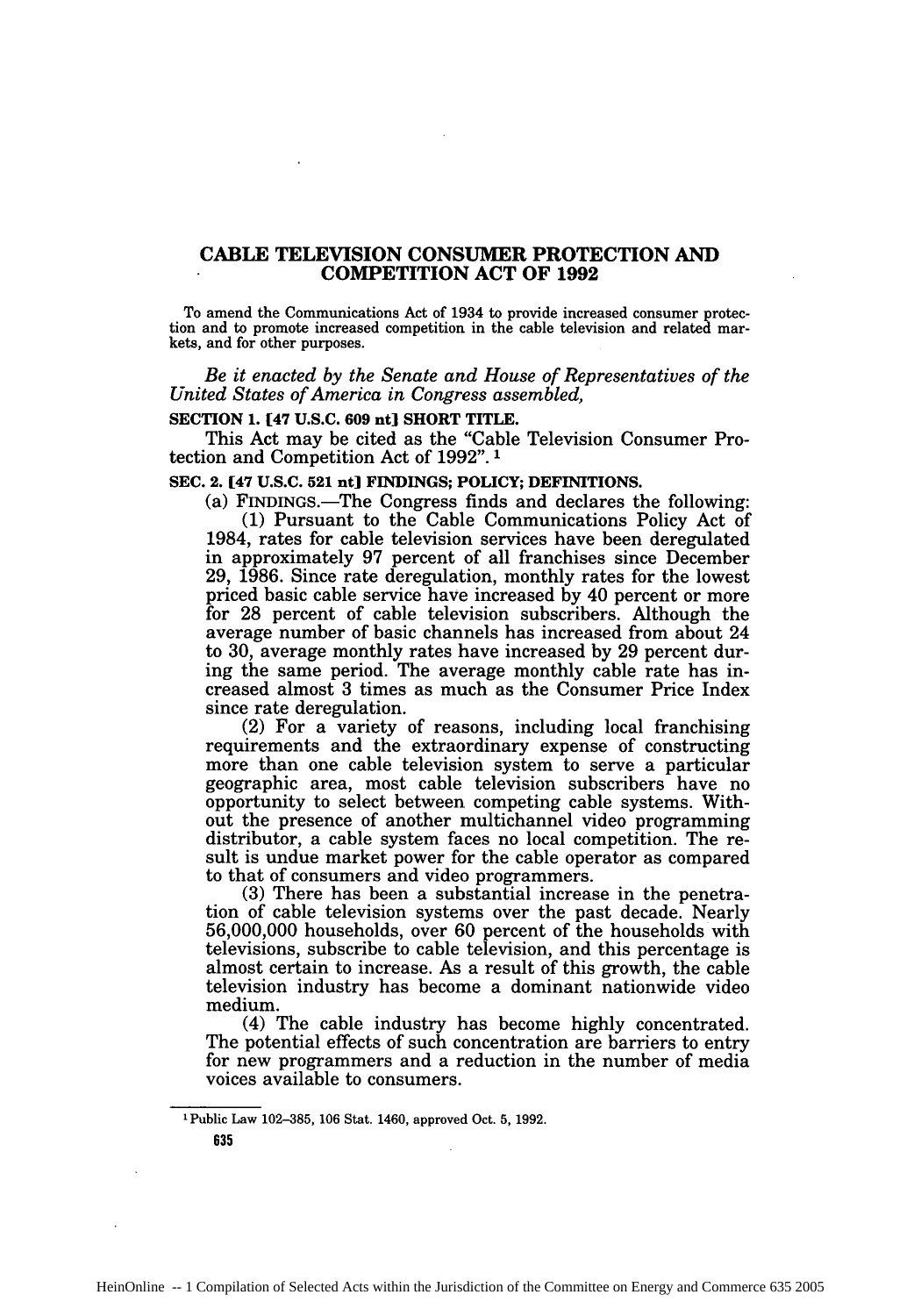(5) The cable industry has become vertically integrated; cable operators and cable programmers often have common ownership. As a result, cable operators have the incentive and ability to favor their affiliated programmers. This could make it more difficult for noncable-affiliated programmers to secure carriage on cable systems. Vertically integrated program suppliers also have the incentive and ability to favor their affiliated cable operators over nonaffiliated cable operators and programming distributors using other technologies.

(6) There is a substantial governmental and First Amendment interest in promoting a diversity of views provided through multiple technology media.

 $(7)$  There is a substantial governmental and First Amendment interest in ensuring that cable subscribers have access to local noncommercial educational stations which Congress has authorized, as expressed in section  $396(a)(5)$  of the Communications Act of 1934. The distribution of unique noncommercial, educational programming services advances that interest.

(8) The Federal Government has a substantial interest in making all nonduplicative local public television services available on cable systems because-

(A) public television provides educational and informational programming to the Nation's citizens, thereby advancing the Government's compelling interest in educating its citizens;

(B) public television is a local community institution, supported through local tax dollars and voluntary citizen contributions in excess of \$10,800,000,000 since 1972, that provides public service programming that is responsive to the needs and interests of the local community;

(C) the Federal Government, in recognition of public television's integral role in serving the educational and informational needs of local communities, has invested more than \$3,000,000,000 in public broadcasting since 1969; and

(D) absent carriage requirements there is a substantial likelihood that citizens, who have supported local public television services, will be deprived of those services.

(9) The Federal Government has a substantial interest in having cable systems carry the signals of local commercial television stations because the carriage of such signals is necessary to serve the goals contained in section 307(b) of the Communications Act of 1934 of providing a fair, efficient, and equitable distribution of broadcast services.

(10) A primary objective and benefit of our Nation's system of regulation of television broadcasting is the local origination of programming. There is a substantial governmental interest in ensuring its continuation.

(11) Broadcast television stations continue to be an important source of local news and public affairs programming and other local broadcast services critical to an informed electorate.

(12) Broadcast television programming is supported by revenues generated from advertising broadcast over stations. Such programming is otherwise free to those who own television sets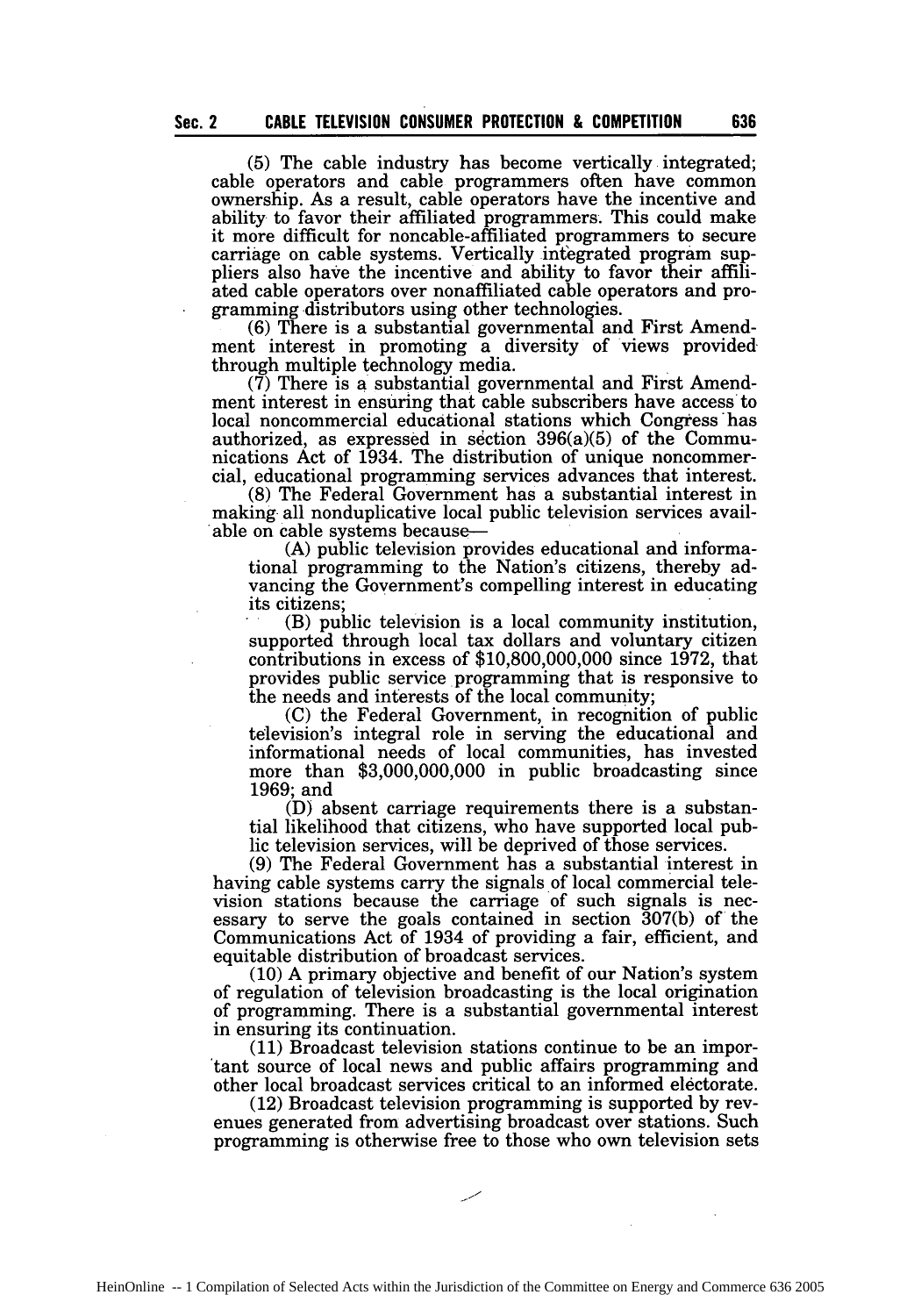and do not require cable transmission to receive broadcast signals. There is a substantial governmental interest in promoting the continued availability of such free television programming, especially for viewers who are unable to afford other means of receiving programming.

**Sec. 2**

(13) As a result of the growth of cable television, there has been a marked shift in market share from broadcast television to cable television services.

(14) Cable television systems and broadcast television stations increasingly compete for television advertising revenues. As the proportion of households subscribing to cable television increases, proportionately more advertising revenues will be reallocated from broadcast to cable television systems.

(15) A cable television system which carries the signal of a local television broadcaster is assisting the broadcaster to increase its viewership, and thereby attract additional advertising revenues that otherwise might be earned by the cable system operator. As a result, there is an economic incentive for cable systems to terminate the retransmission of the broadcast signal, refuse to carry new signals, or reposition a broadcast signal to a disadvantageous channel position. There is a substantial likelihood that absent the reimposition of such a requirement, additional local broadcast signals will be deleted, repositioned, or not carried.

(16) As a result of the economic incentive that cable systems have to delete, reposition, or not carry local broadcast sig- nals, coupled with the absence of a requirement that such systems carry local broadcast signals, the economic viability of free local broadcast television and its ability to originate quality local programming will be seriously jeopardized. (17) Consumers who subscribe to cable television often do

so to obtain local broadcast signals which they otherwise would not be able to receive, or to obtain improved signals. Most subscribers to cable television systems do not or cannot maintain antennas to receive broadcast television services, do not have input selector switches to convert from a cable to antenna reception system, or cannot otherwise receive broadcast television services. The regulatory system created by the Cable Communications Policy Act of 1984 was premised upon the continued existence of mandatory carriage obligations for cable systems, ensuring that local stations would be protected from anticompetitive conduct by cable systems.

(18) Cable television systems often are the single most efficient distribution system for television programming. A Government mandate for a substantial societal investment in alternative distribution systems for cable subscribers, such as the "A/B" input selector antenna system, is not an enduring or feasible method of distribution and is not in the public interest.

(19) At the same time, broadcast programming that is carried remains the most popular programming on cable systems, and a substantial portion of the benefits for which consumers pay cable systems is derived from carriage of the signals of network affiliates, independent television stations, and public television stations. Also cable programming placed on channels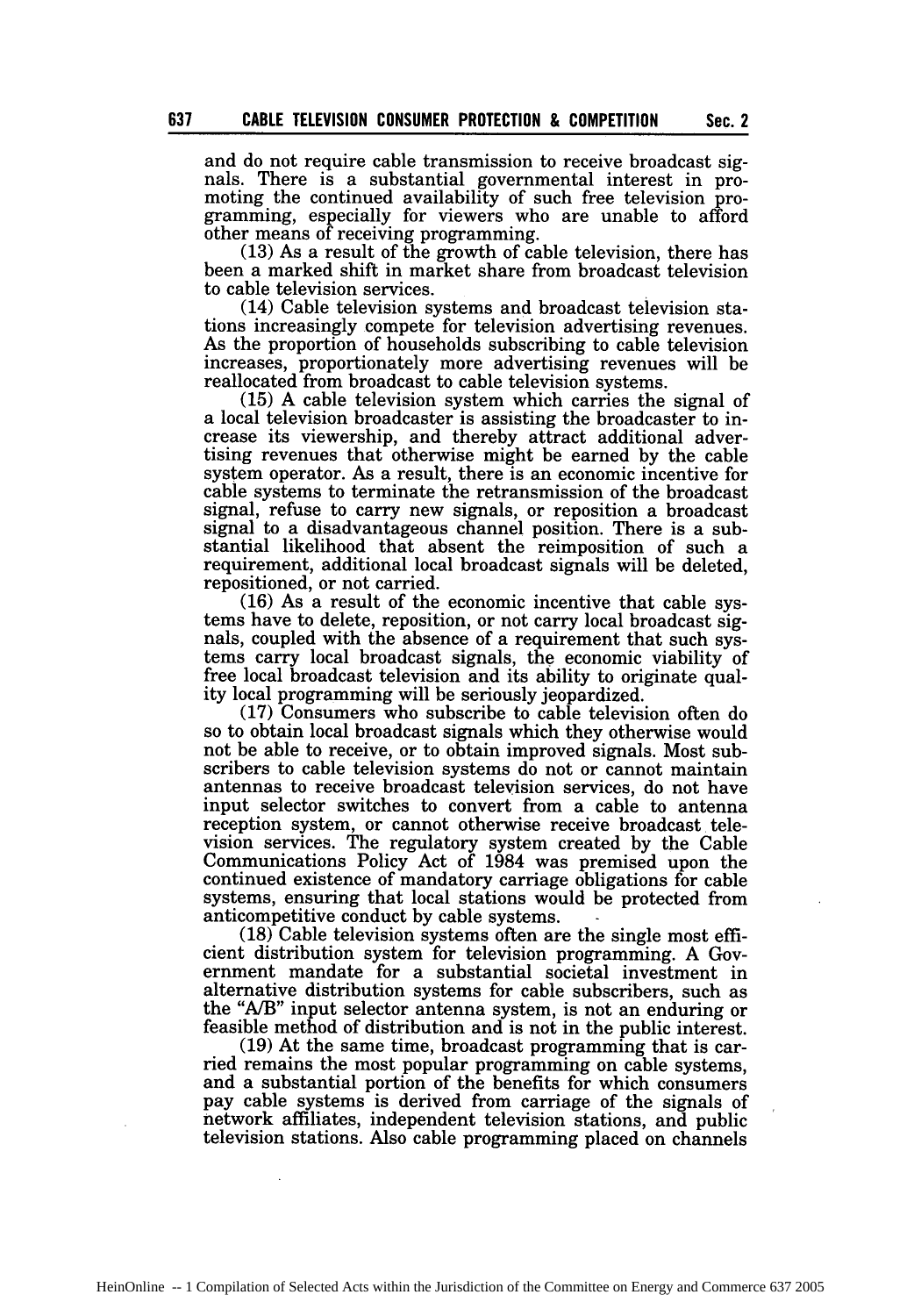adjacent to popular off-the-air signals obtains a larger audience than on other channel positions. Cable systems, therefore, obtain great benefits -from local broadcast signals which, until now, they have been- able to obtain without the consent of the broadcaster or any copyright liability. This has resulted in an effective subsidy of the development of cable systems by local broadcasters. While at one time, when cable systems did not attempt to compete with local broadcasters for programming, audience, and advertising, this subsidy may have been appropriate, it is so no longer and results in a competitive imbalance between the 2 industries.

(20) The Cable Communications Policy Act of 1984, in its amendments to the Communications Act of 1934, limited the regulatory authority of franchising authorities over cable operators. Franchising authorities are finding it difficult under the current regulatory scheme to deny renewals to cable systems that are not adequately serving cable subscribers.

(21) Cable systems should be encouraged to carry lowpower television stations licensed to the communities served by those systems where the low-power station creates and broadcasts, as a substantial part of its programming day, local programming.

(b) **STATEMENT** OF POLICY.-It is the policy of the Congress in this Act to-

**(1)** promote the availability to the public of a diversity of views and information through cable television-and other video distribution media;

(2) rely on the marketplace, to the maximum extent feasible, to achieve that availability;

(3) ensure that cable operators continue to expand, where economically justified, their: capacity and the programs offered over their cable systems;

(4) where cable television systems are not subject to effective competition, ensure that consumer interests are protected in receipt of cable service; and

(5) ensure that. cable television operators do not have undue market power vis-a-vis video programmers and- consumers.

[Sections 2(c) and 3 through 25 contained amendments to the Communications Act of 1934] **\* \* \* : \*** \* **\* \***

**\* \* \* \* \* \* \***

**SEC. 10. CHILDREN'S** PROTECTION **FROM** INDECENT **PROGRAMMING ON LEASED ACCESS CHANNELS.**

\* \* \* \* **\*,** \* \*

 $(a)$  \* \* \*

(c) [47 U.S.C. **531 nt]** PROHIBITS **SYSTEM** USE.-Within 180 days following the date of the enactment of this Act, the Federal Communications Commission shall promulgate such regulations as may be necessary to enable a cable operator of a cable system to prohibit- the use, on such system, of any channel capacity of any public, educational, or governmental access facility for any pro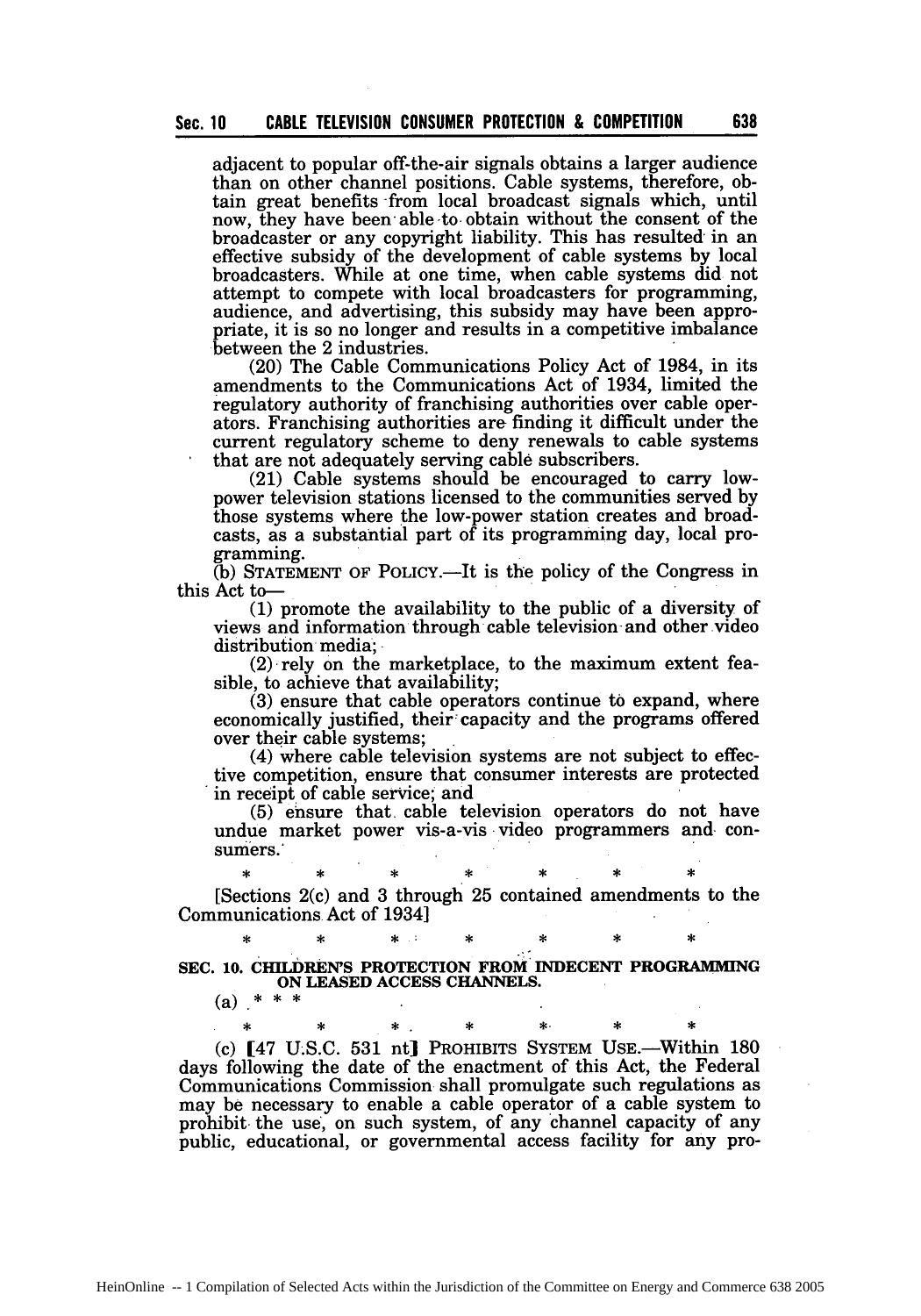gramming which contains obscene material, sexually explicit conduct, or material soliciting or promoting unlawful conduct.

### **SEC. 26. [47 U.S.C. 521 nt] SPORTS PROGRAMMING MIGRATION STUDY AND REPORT.**

(a) STUDY REQUIRED.-The Federal Communications Commission shall conduct an ongoing study on the carriage of local, regional, and national sports programming by broadcast stations, cable programming networks, and pay-per-view services. The study shall investigate and analyze, on a sport-by-sport basis, trends in the migration of such programming from carriage by broadcast stations to carriage over cable programming networks and pay-perview systems, including the economic causes and the economic and social consequences of such trends.

**(b)** REPORT ON STUDY.-The Federal Communications Commission shall, on or before July 1, 1993, and July 1, 1994, submit an interim and a final report, respectively, on the results of the study required by subsection (a) to the Committee on Energy and Commerce of the House of Representatives and the Committee on Commerce, Science, and Transportation of the Senate. Such reports shall include a statement of the results, on a sport-by-sport basis, of the analysis of the trends required by subsection (a) and such legislative or regulatory recommendations as the Commission considers appropriate.

**(c)** ANALYSIS OF PRECLUSIVE CONTRACTS REQUIRED.-

**(1)** ANALYSIS REQUIRED.-In conducting the study required by subsection (a), the Commission shall analyze the extent to which preclusive contracts between college athletic conferences and video programming vendors have artificially and unfairly restricted the supply of the sporting events of local colleges for broadcast on local television stations. In conducting such analysis, the Commission shall consult with the Attorney General to determine whether and to what extent such preclusive contracts are prohibited by existing statutes. The reports required by subsection (b) shall include separate statements of the results of the analysis required by this subsection, together with such recommendations for legislation as the Commission considers necessary and appropriate.

(2) DEFINITION.—For purposes of the subsection, the term "preclusive contract" includes any contract that prohibits—

(A) the live broadcast by a local television station of a sporting event of a local college team that is not carried, on a live basis, by any cable system within the local community served by such local television station; or

(B) the delayed broadcast by a local television station of a sporting event of a local college team that is not carried, on a live or delayed basis, by any cable system within the local community served by such local television station.

### **SEC. 27. [47 U.S.C. 521 nt] APPLICABILITY OF ANTITRUST LAWS.**

Nothing in this Act or the amendments made by this Act shall be construed to alter or restrict in any manner the applicability of any Federal or State antitrust law.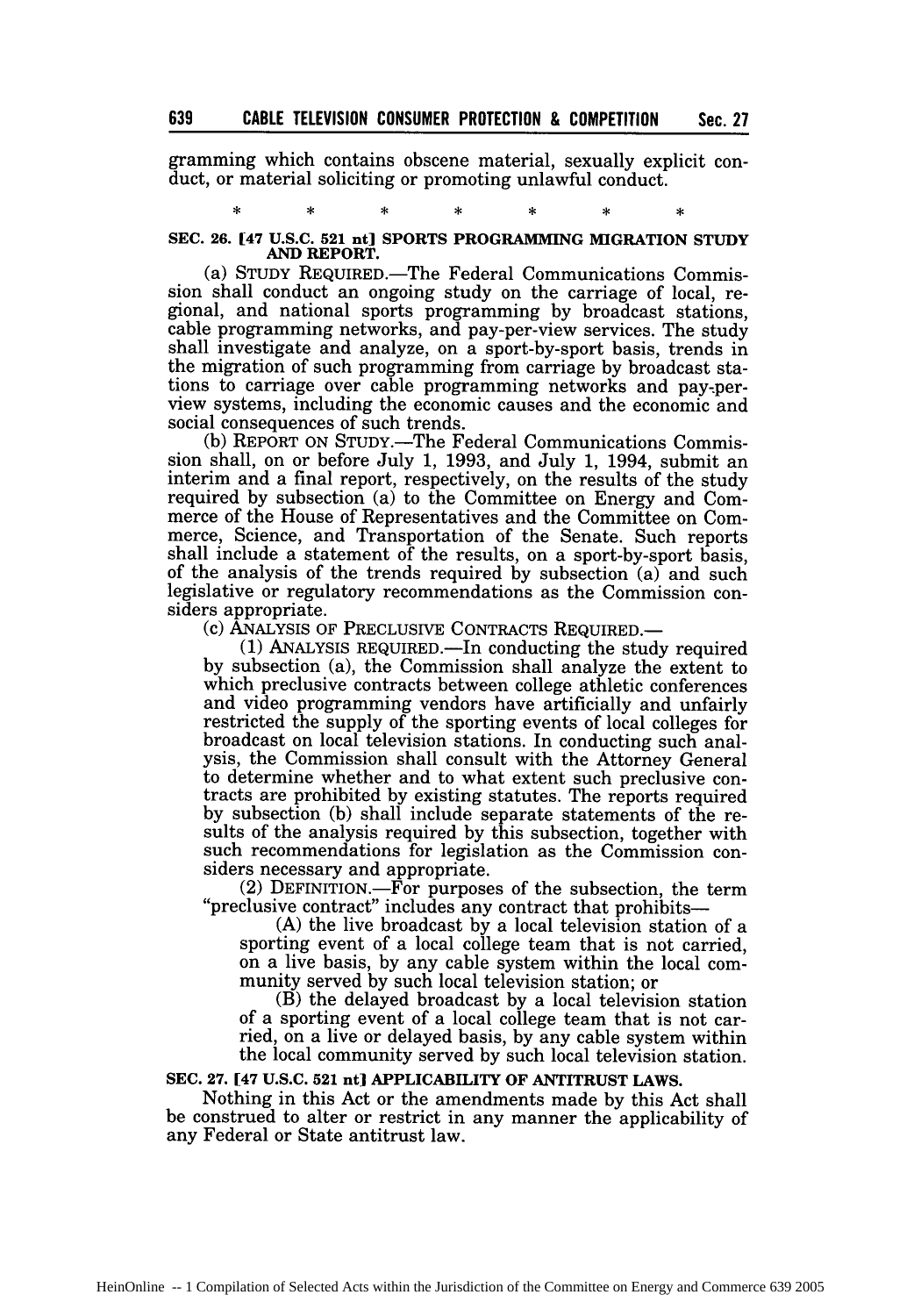### **SEC. 28. [47 U.S.C. 325 nt] EFFECTIVE DATE.**

Except where otherwise expressly provided, the provisions of this Act and the amendments made thereby shall take effect **60** days after the date of enactment of this Act.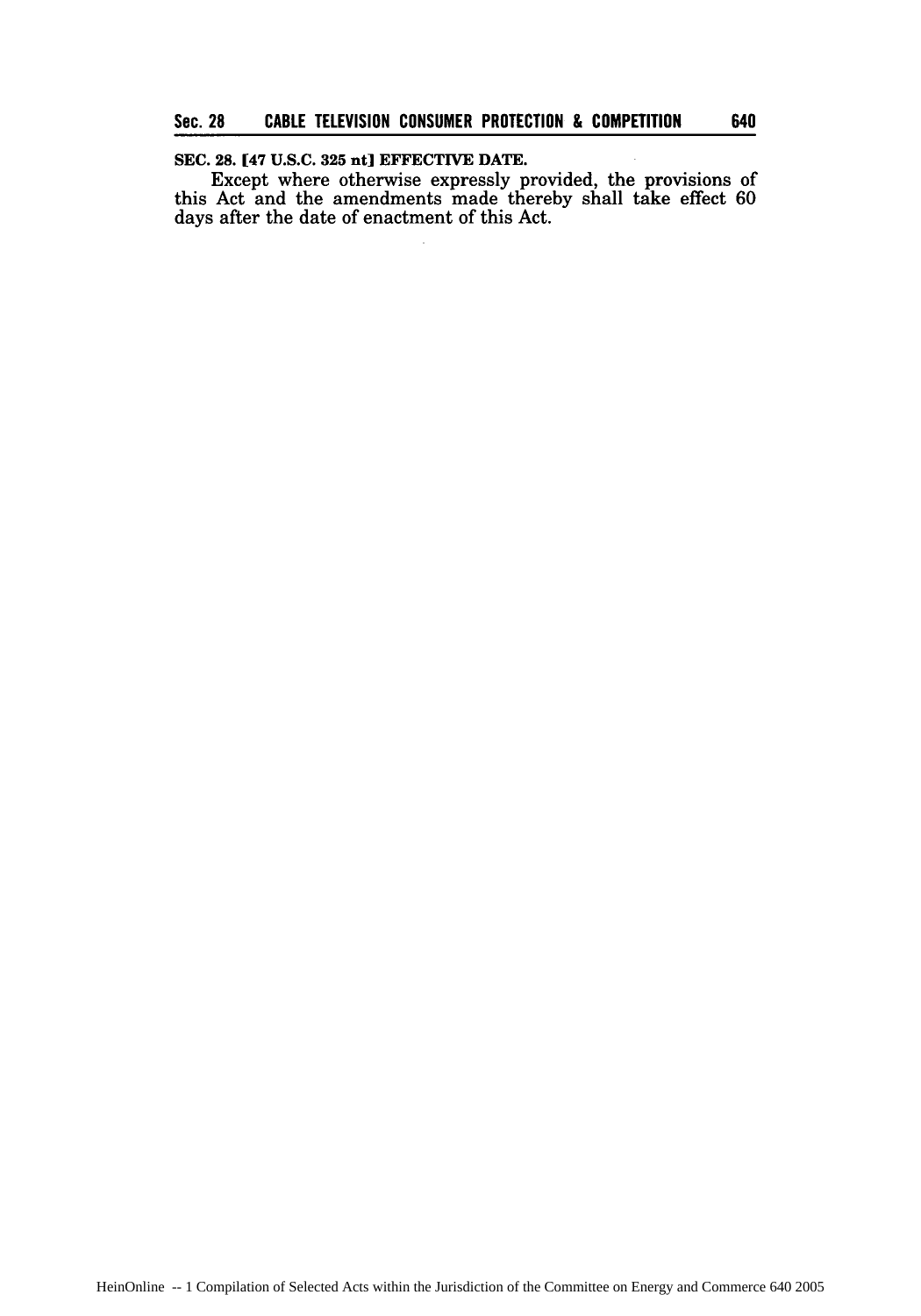## TELECOMMUNICATIONS AUTHORIZATION **ACT** OF **1992**

641